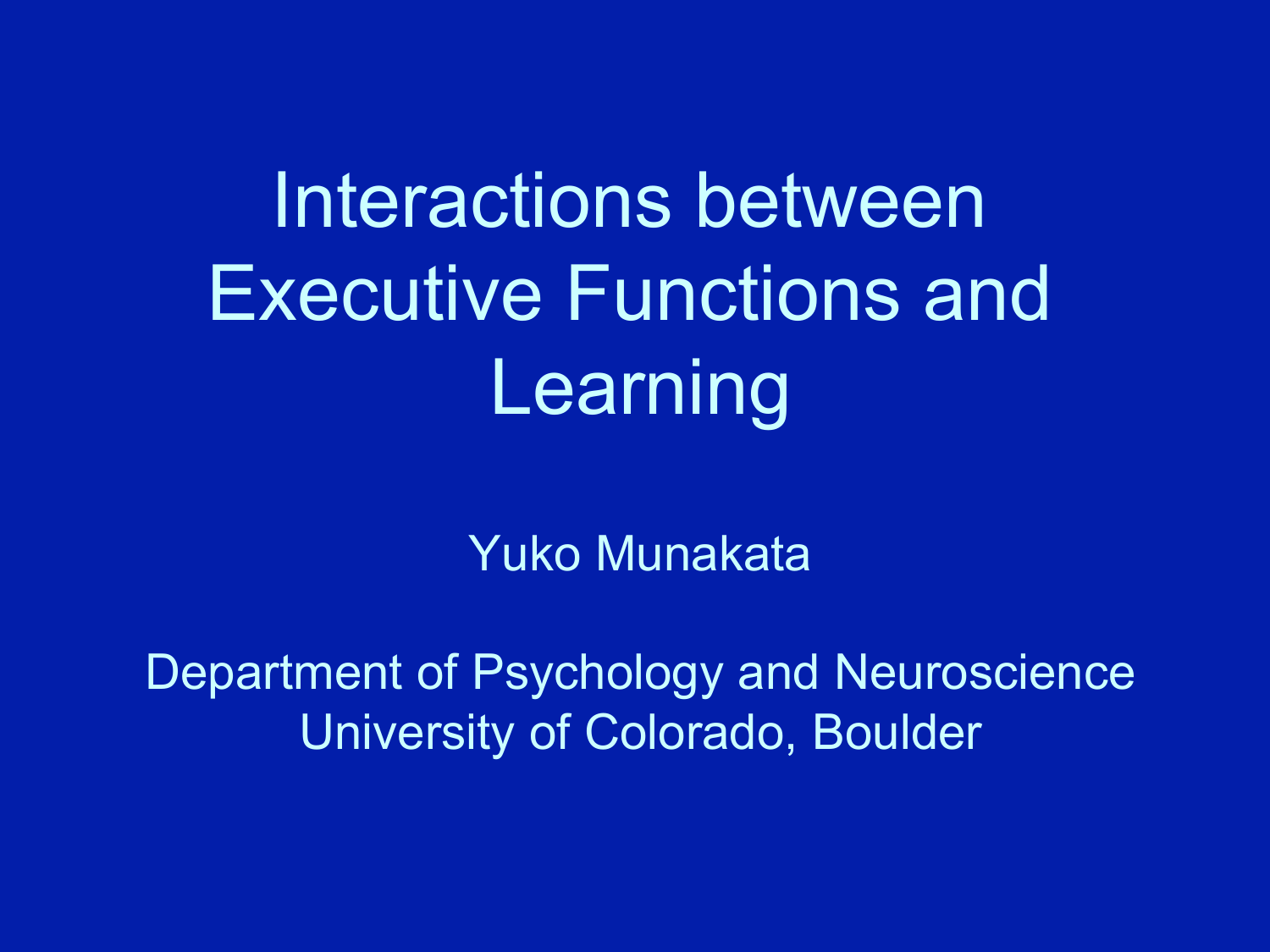### Executive Function Development

(Munakata, Snyder, & Chatham, 2012)



(Thompson-Schill et al., 2009)

- Broad range of cognitive processes supporting goaldirected behavior
- Reactive, habitual, exploratory -> Proactive, flexible, task-driven
- Working memory, inhibitory control, abstraction
- Posterior ->Prefrontal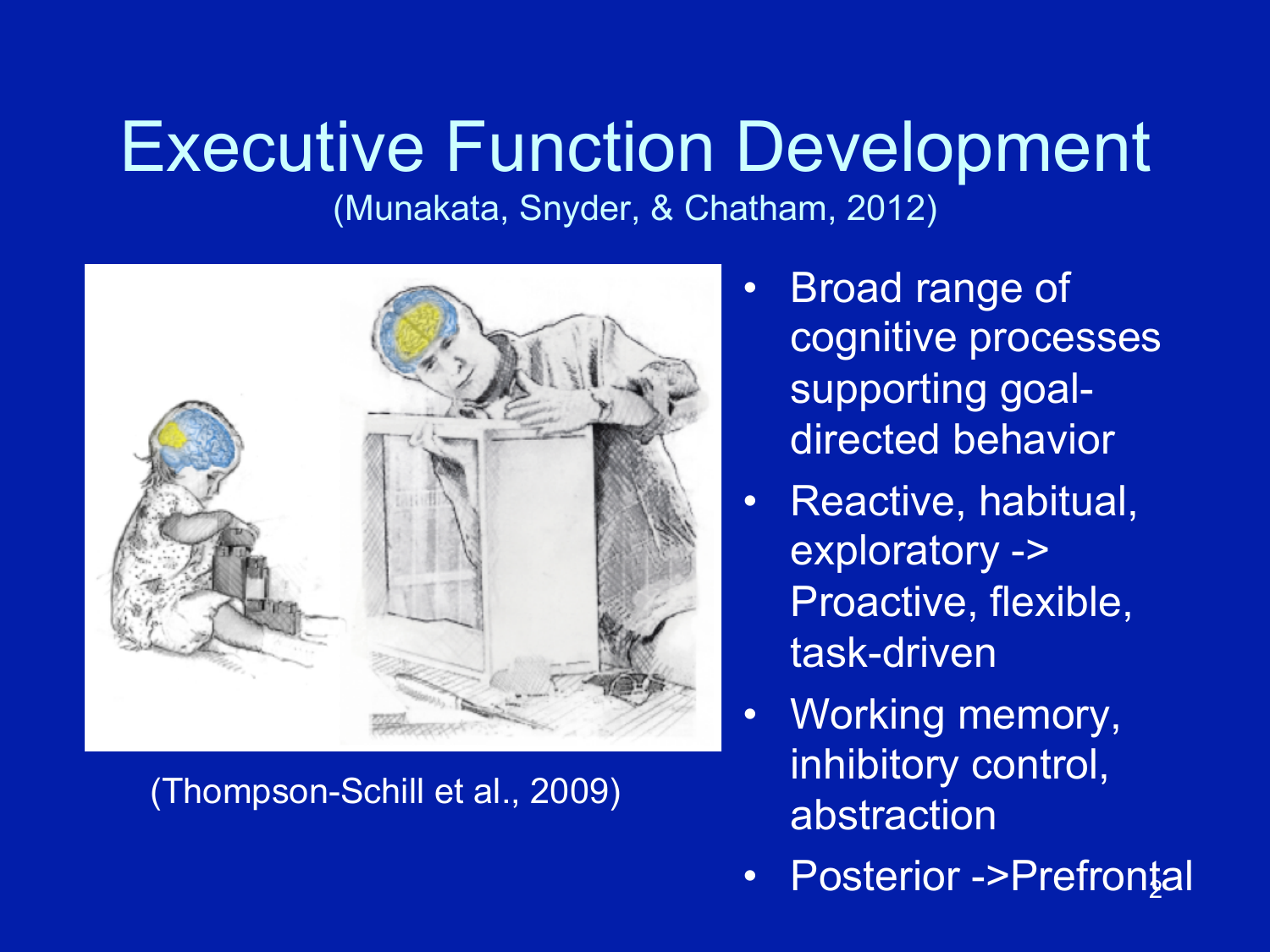- Early EF predicts learning, long-term outcomes
- EF can be changed through learning
- Challenges
	- EFs are complex, involve trade-offs, can impair learning
	- Attempts to improve EF are not fully understood and a series of the series of the series of the series of the series of the series of the series of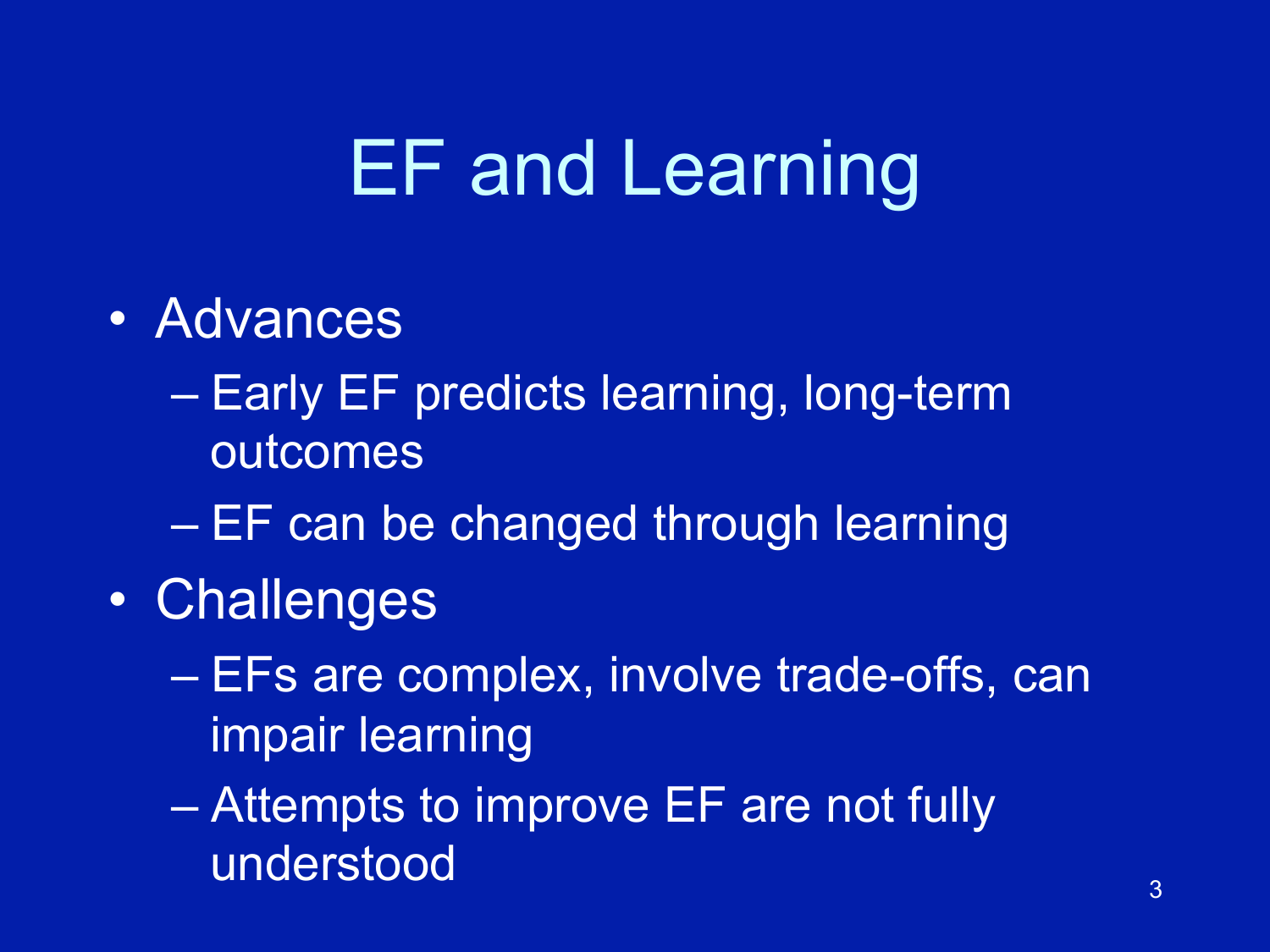### Early EF Predicts Outcomes (Diamond, 2012)

- Preschool delay of gratification predicts adolescent academic performance and social competence (Mischel et al., 1989)
- Childhood self-control predicts health, wealth, criminality in adulthood (Moffitt et al., 2011)
- Preschool inhibitory control predicts math and reading ability in kindergarten (Blair & Razza, 2007)
- Independent of IQ, SES, etc. so interpreted as EF supporting learning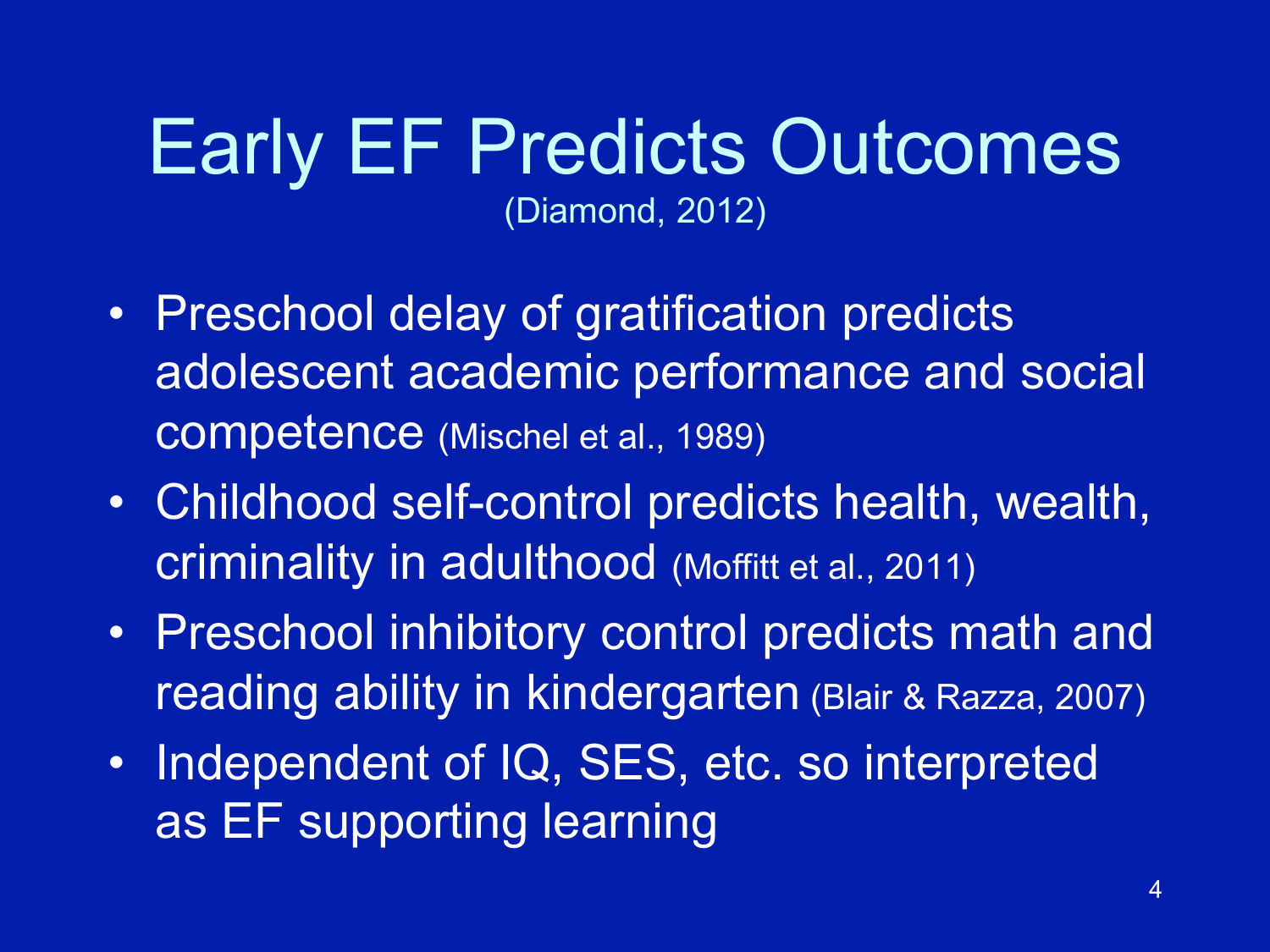## EFs Can Be Changed

(Miyake, Alexander, Altamirano, Barker, Chevalier, Gustavson, Lurquin, Michaelson, Rieter, & Munakata, in prep)

• EF Training

– Working memory (Melby-Lervag & Hulme, 2012)

- Preschool Interventions (Diamond, 2012) – Tools of Mind, Montessori, Project REDI
- Self-Regulation Training

– Focusing on real-world control (e.g., avoiding swearing, improving posture, emotional conduct)

- Physical Fitness Training
- Mindfulness Meditation Training 5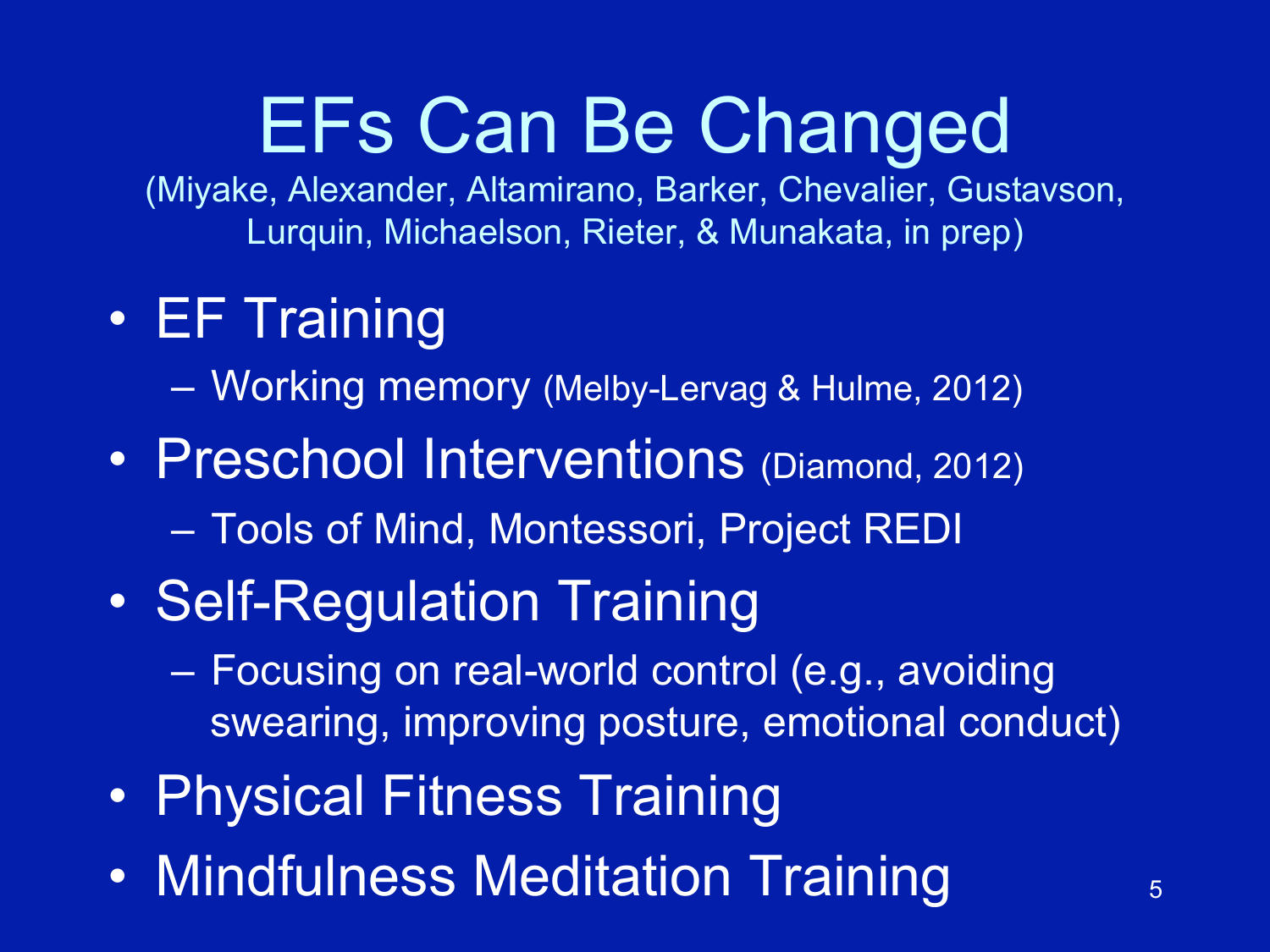- Early EF predicts learning, long-term outcomes
- EF can be changed through learning
- Challenges
	- EFs are complex, involve trade-offs, can impair learning
	- Attempts to change EF are not fully understood and the state of  $\overline{6}$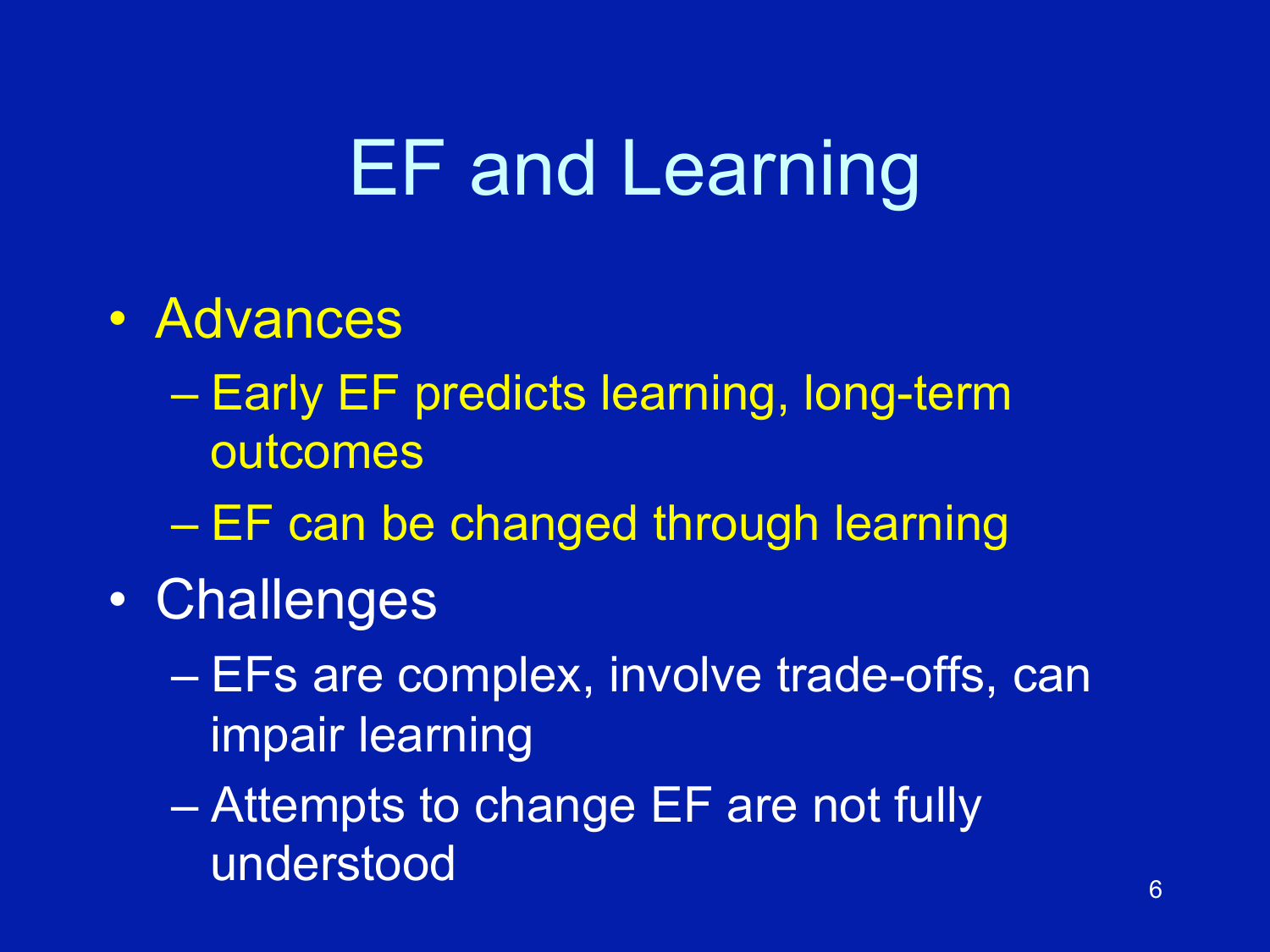## How EFs Impact Learning

- Generally viewed as adaptive, associated with positive outcomes
- But, relationships with and among EFs complex, can see tradeoffs
	- Maintain goals vs. flexibly shift (Goschke, 2000)
		- More restrained preschoolers in "Don't Touch" task show better Common EF but *worse* shifting-specific EF (Friedman et al., 2011)
	- Some aspects of EF may impair learning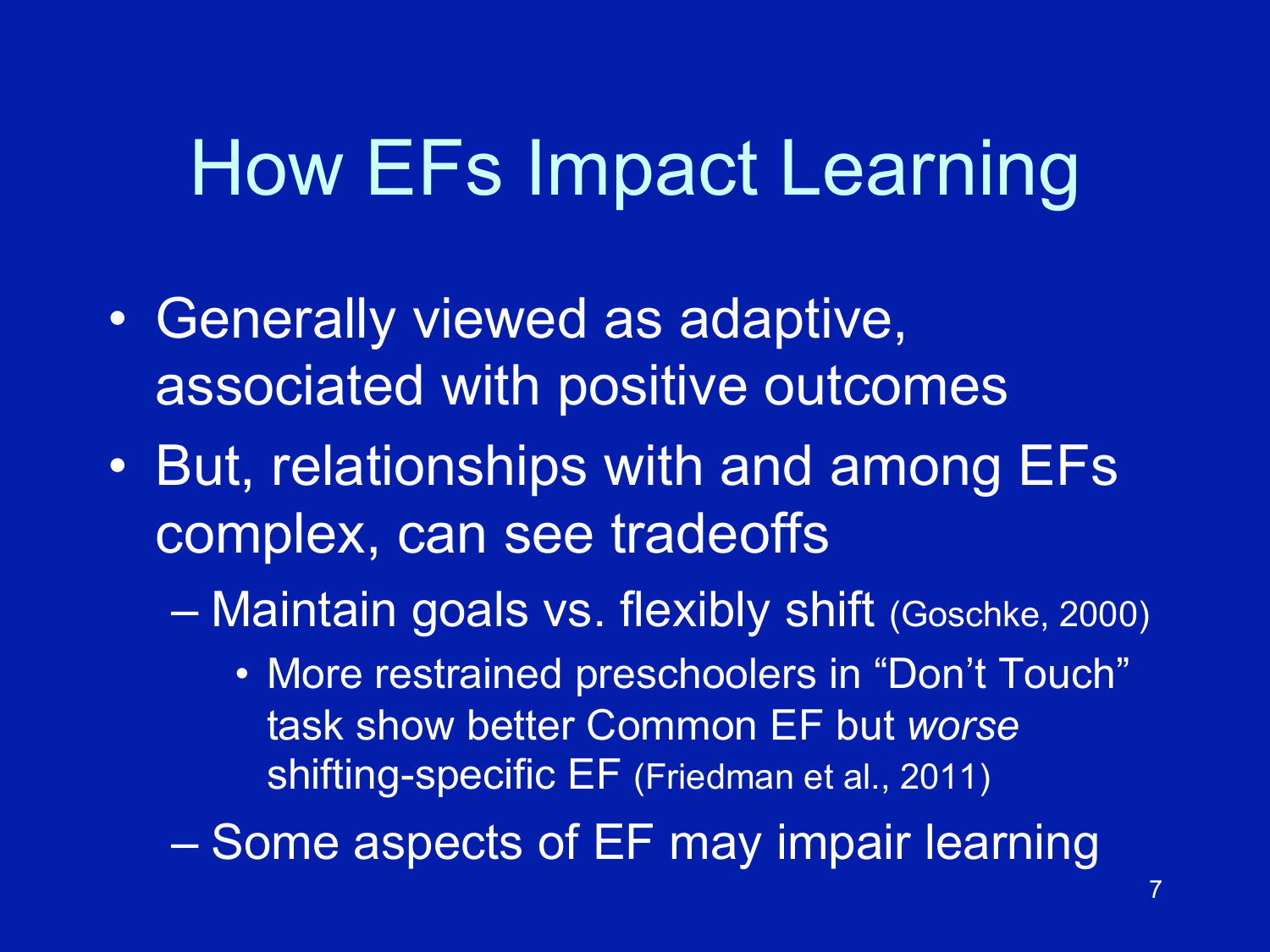### EF Can Impair Learning (Thompson-Schill et al., 2009)

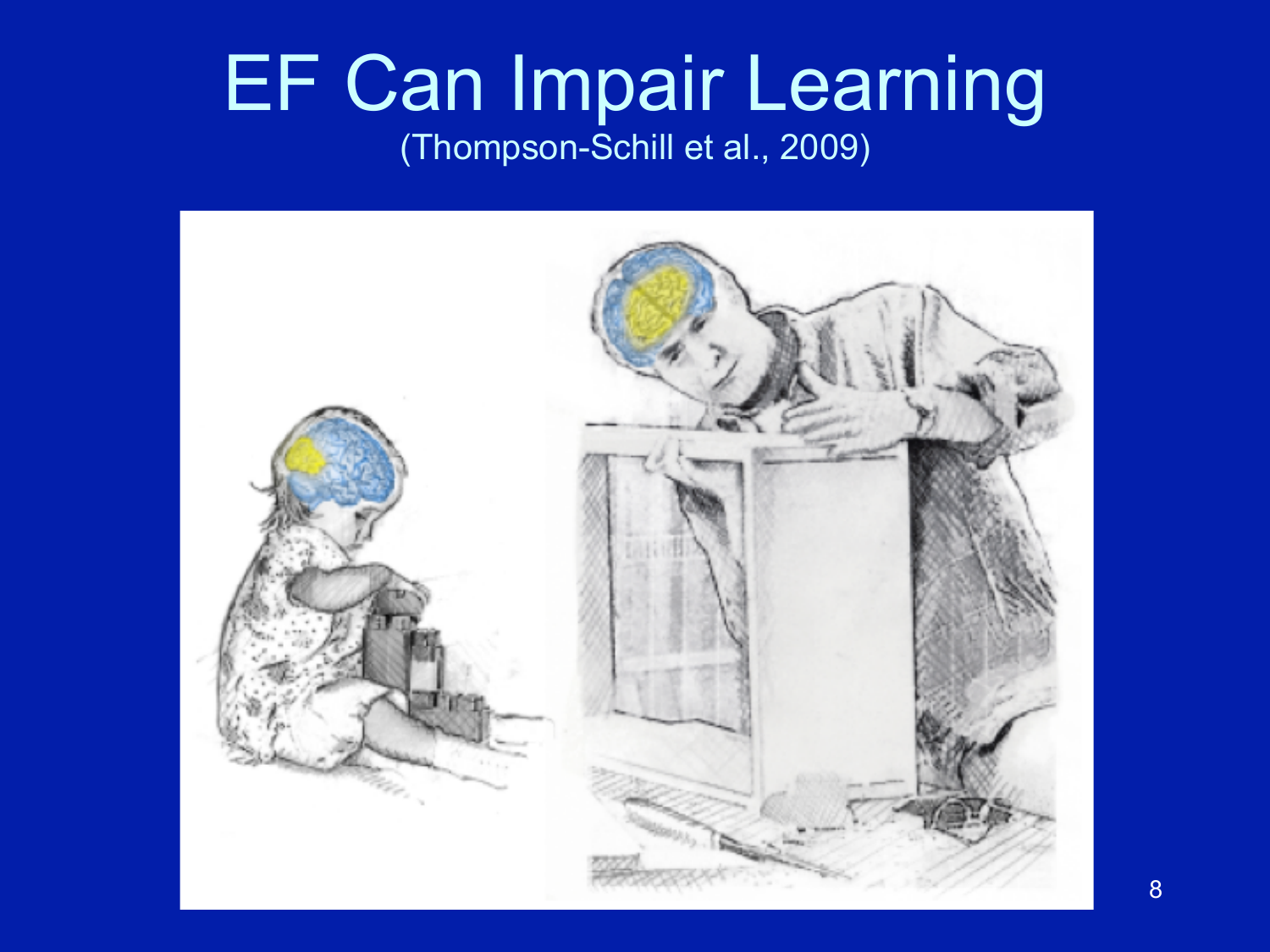### EF Can Impair Learning

- Top-down goals can interfere with learning of statistical regularities
	- Developmentally: Children maximize, while adults probability match (Derks & Paclisanu, 1967; Thompson-Schill et al., 2009)
	- Individual differences: Higher working memory -> more susceptibility to confirmation bias (Doll, Hutchison, & Frank 2011)
		- Polymorphism in dopaminergic genes: Rare advantage to COMT Val/Val genotype over Met allele carriers <u>ج</u>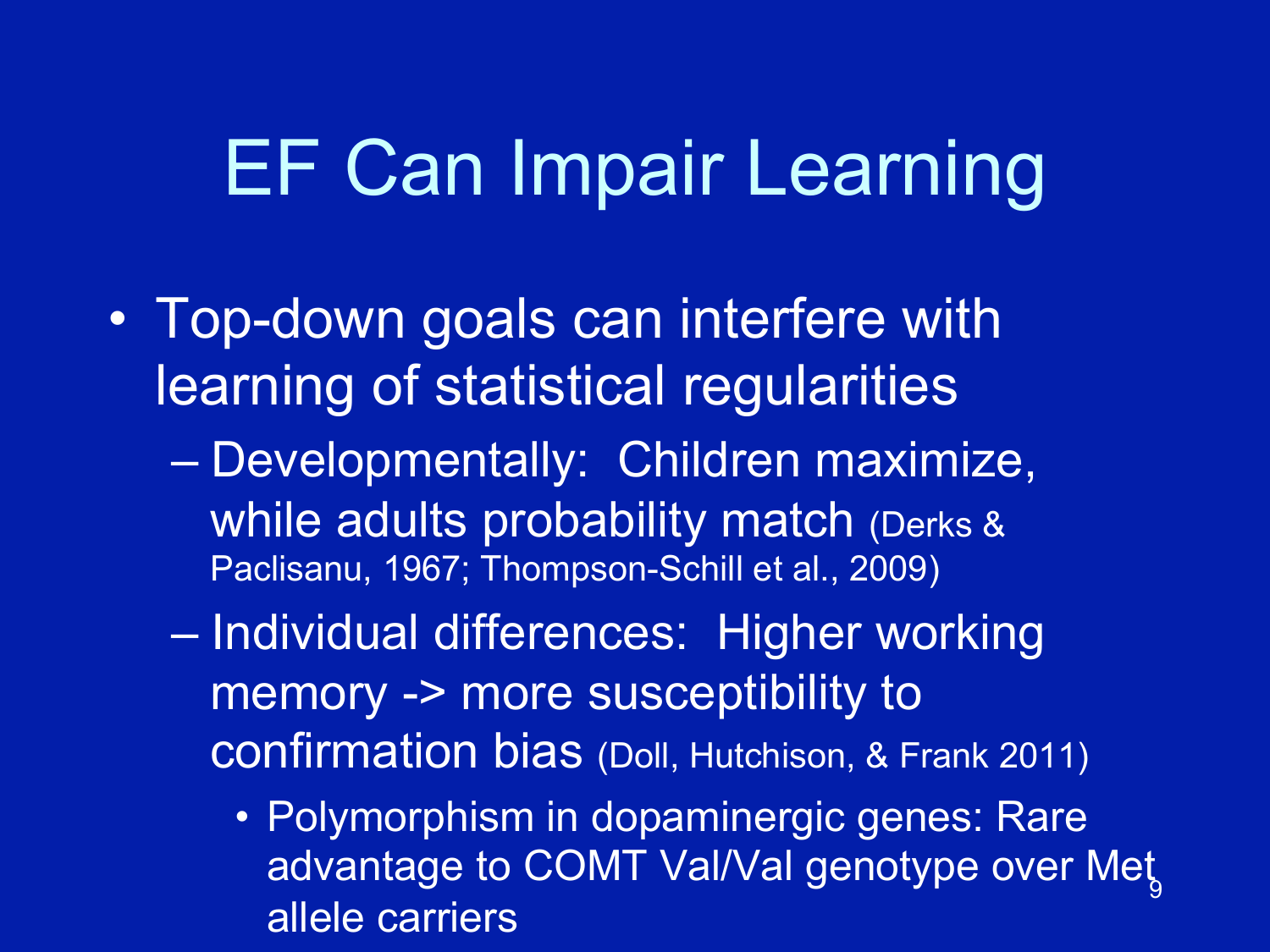# EF Dev Can Impair Retrieval

(Blackwell & Munakata, under revision)

• Reactive -> proactive control (Chatham et al., 2009) – Engaging control as needed vs. in advance – Benefits in preparedness: Proactive children faster than reactive children on delayed-match-to-sample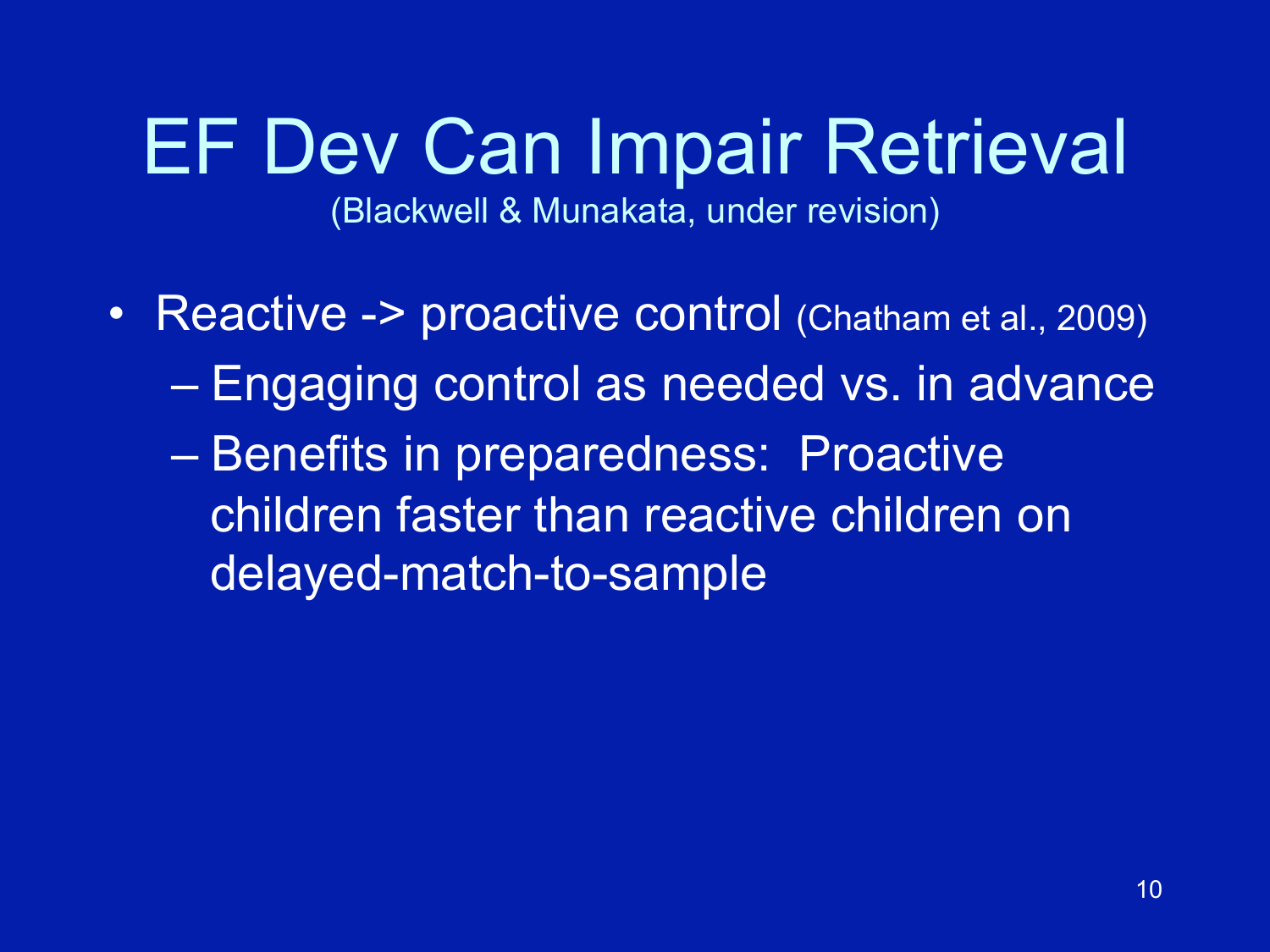## Proactive Strategies

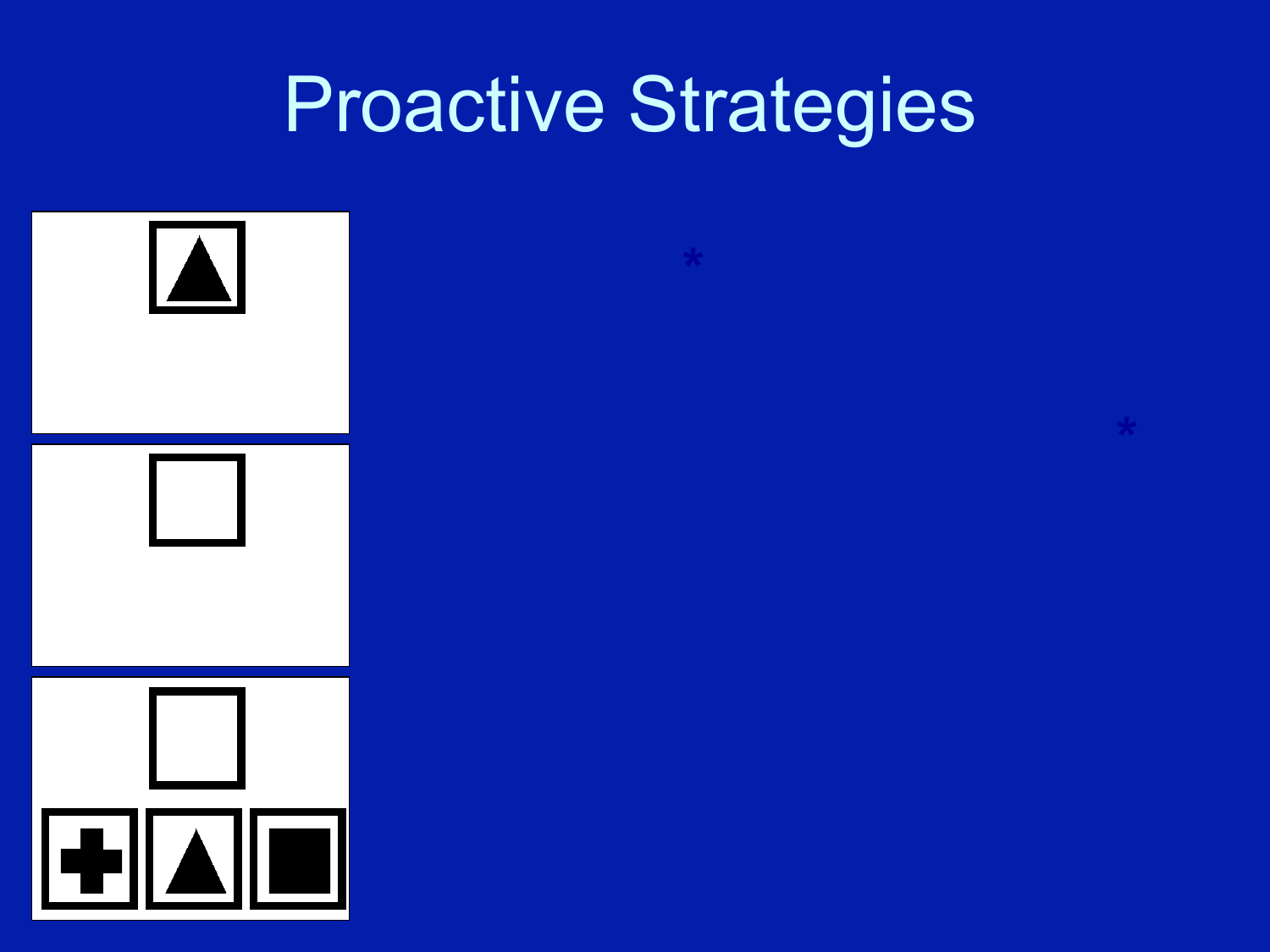## No Visible Strategies

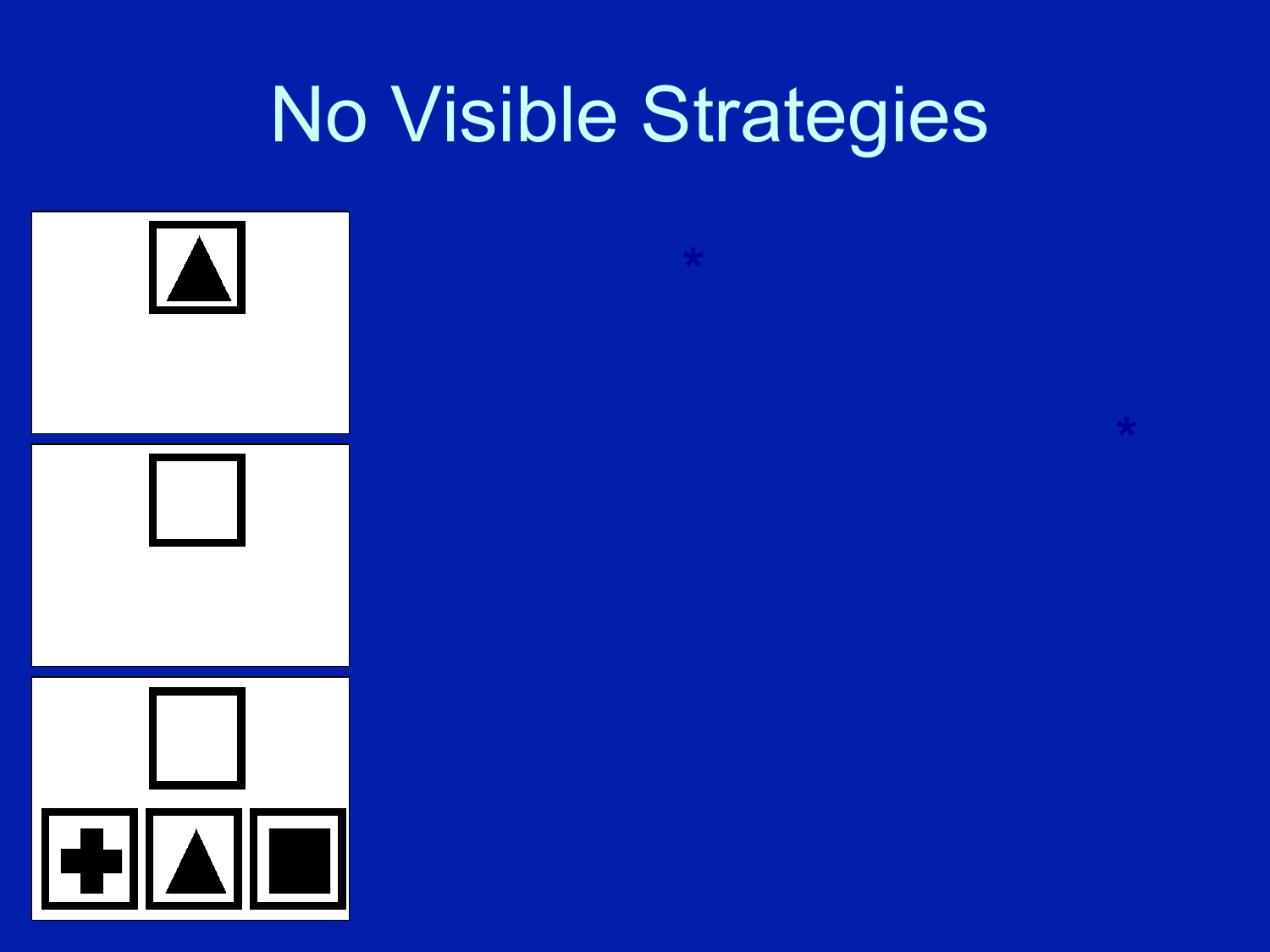# EF Dev Can Impair Retrieval

(Blackwell & Munakata, under revision)

- Reactive -> proactive control (Chatham et al., 2009) – Engaging control as needed vs. in advance – Benefits in preparedness: Proactive children faster than reactive children on delayed-match-to-sample
	- Costs in retrieval: Proactive children slower than reactive children on delayedmatch-to-sample with distraction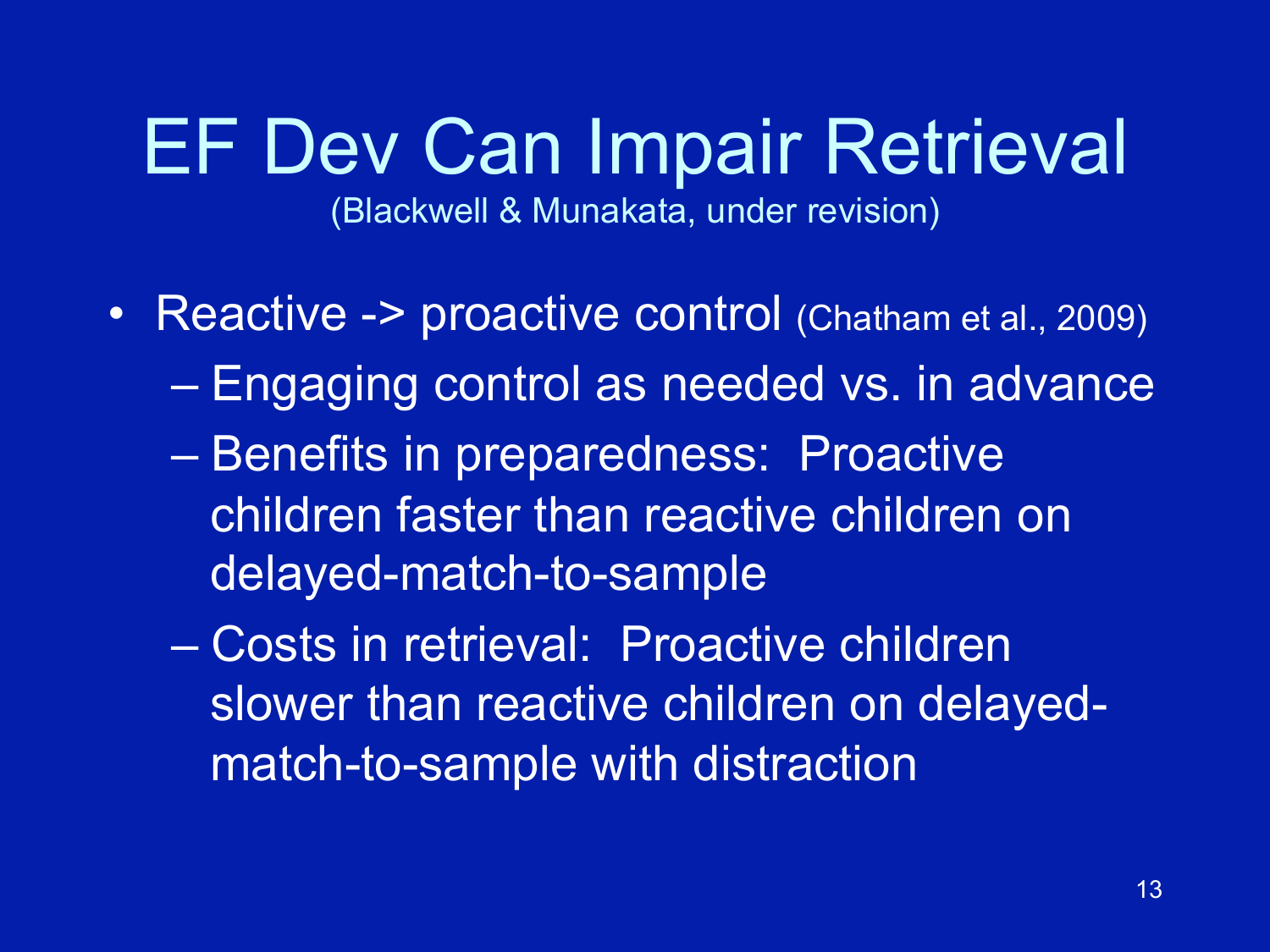- Early EF predicts learning, long-term outcomes
- EF can be changed through learning
- Challenges
	- EFs are complex, involve trade-offs, can impair learning
	- Attempts to change EF are not fully understood and the state of the state  $^{14}$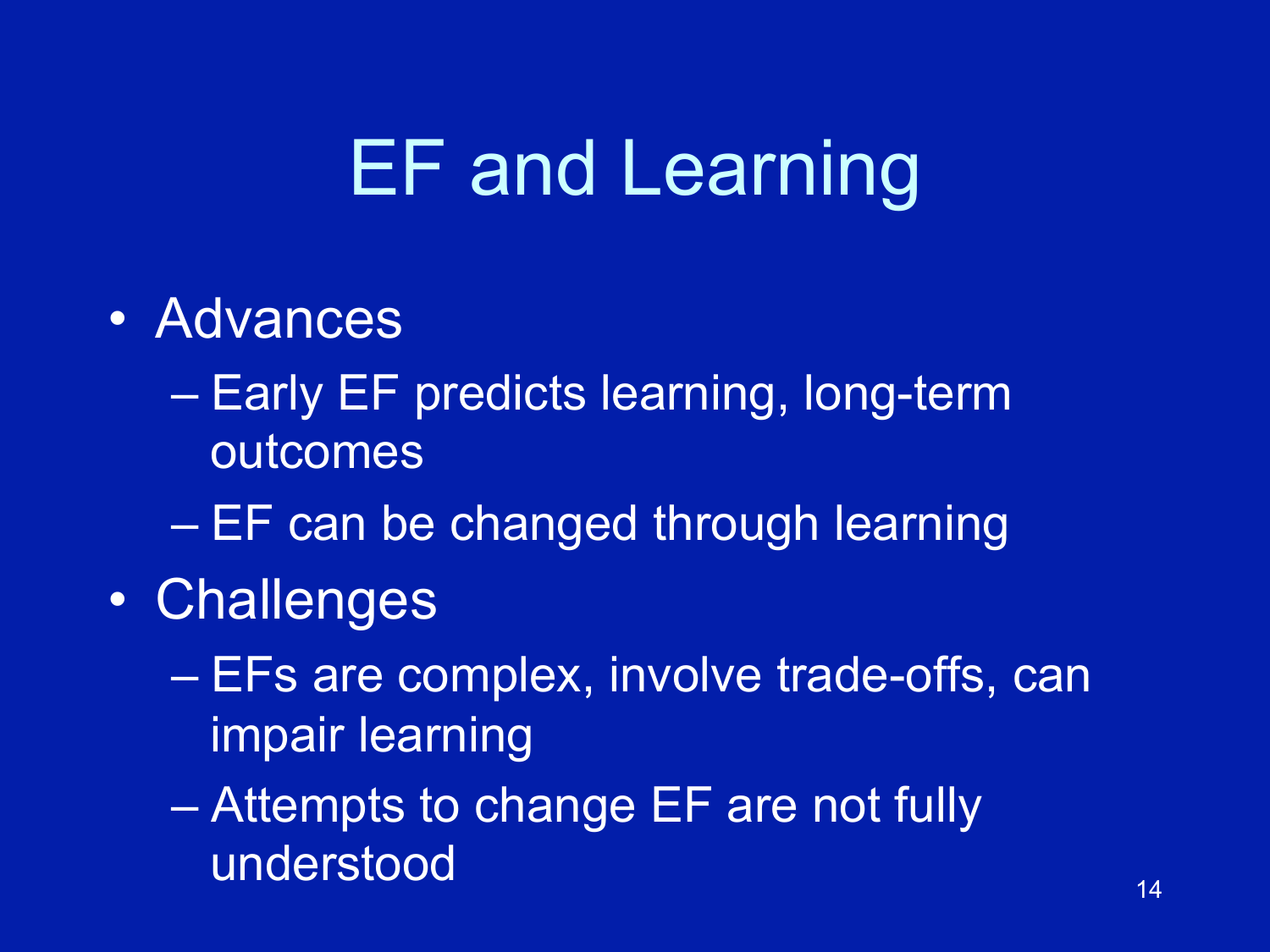## EF Interventions

- Some multifaceted and time-intensive
	- Hard to isolate critical components
	- Preschool interventions (Tools of the Mind: spans 1-2 years across play/eating/naps, pretend play, private speech, attn aids)
- More targeted show limited transfer – Working memory (Melby-Lervag & Hulme, 2012)
- Some show limited success – Inhibitory control (Thorell et al., 2009) 15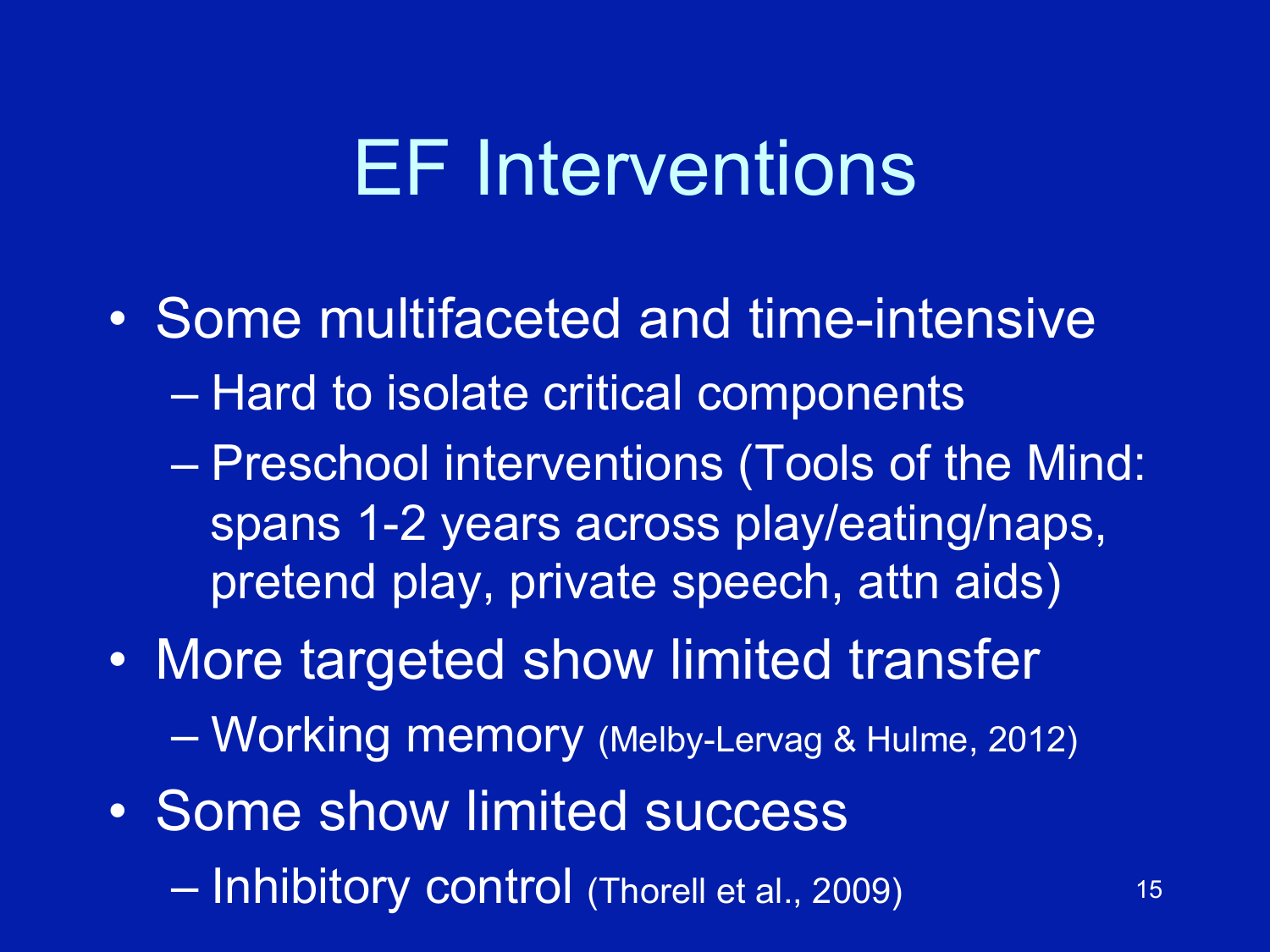- Early EF predicts learning, long-term outcomes
- EF can be changed through learning
- Challenges
	- EFs are complex, involve trade-offs, can impair learning
	- Attempts to change EF are not fully understood and the state of the state  $^{16}$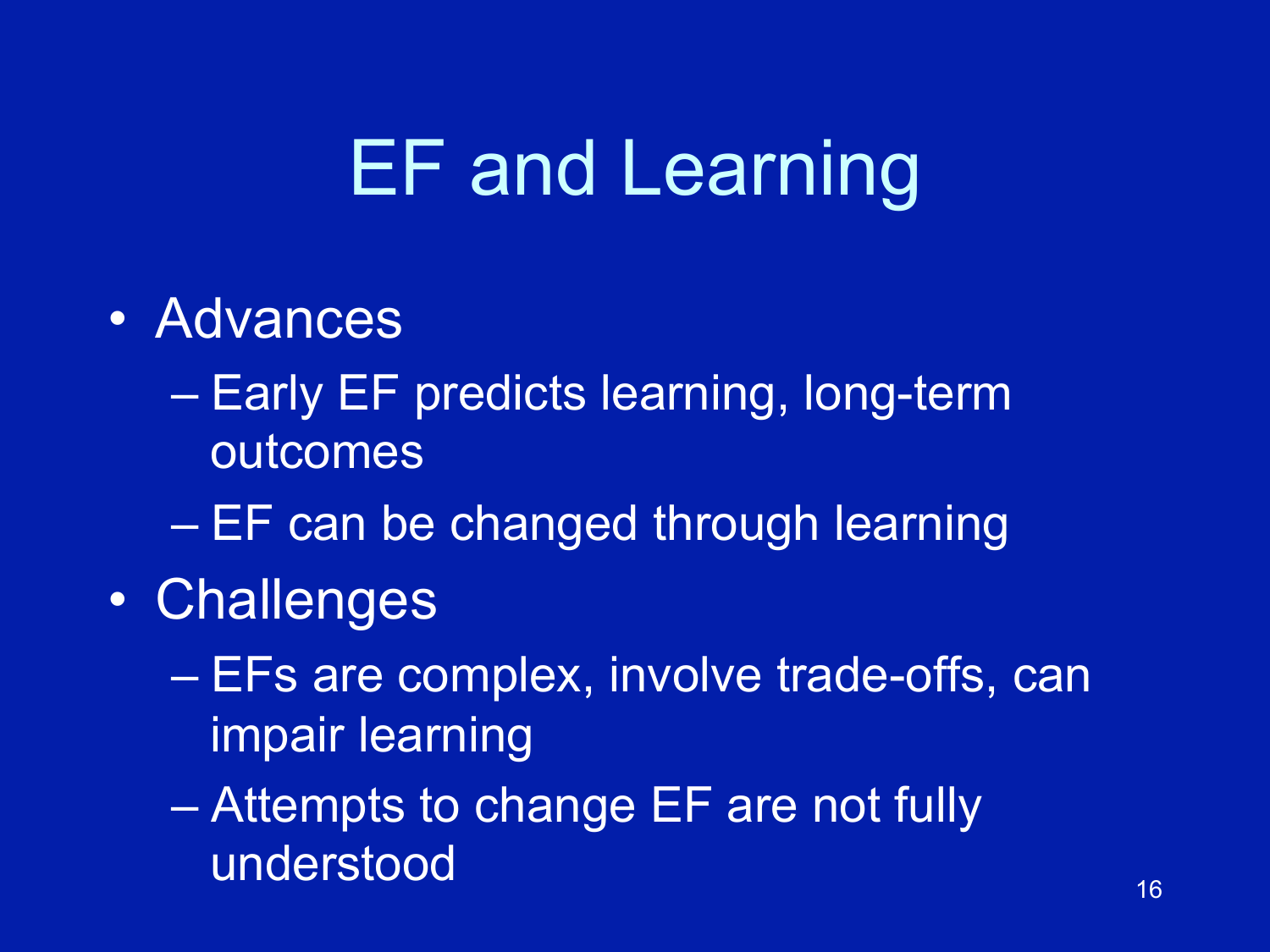## **Opportunities**

- Investigate basic mechanisms of executive functions and learning
	- Address complexity, diverse components, trade-offs
	- Computational models as useful tool, and can help to bridge brain-behavior, provide unified framework
		- Frontostriatal mechanisms in EF components and learning (Frank & O'Reilly, 2006)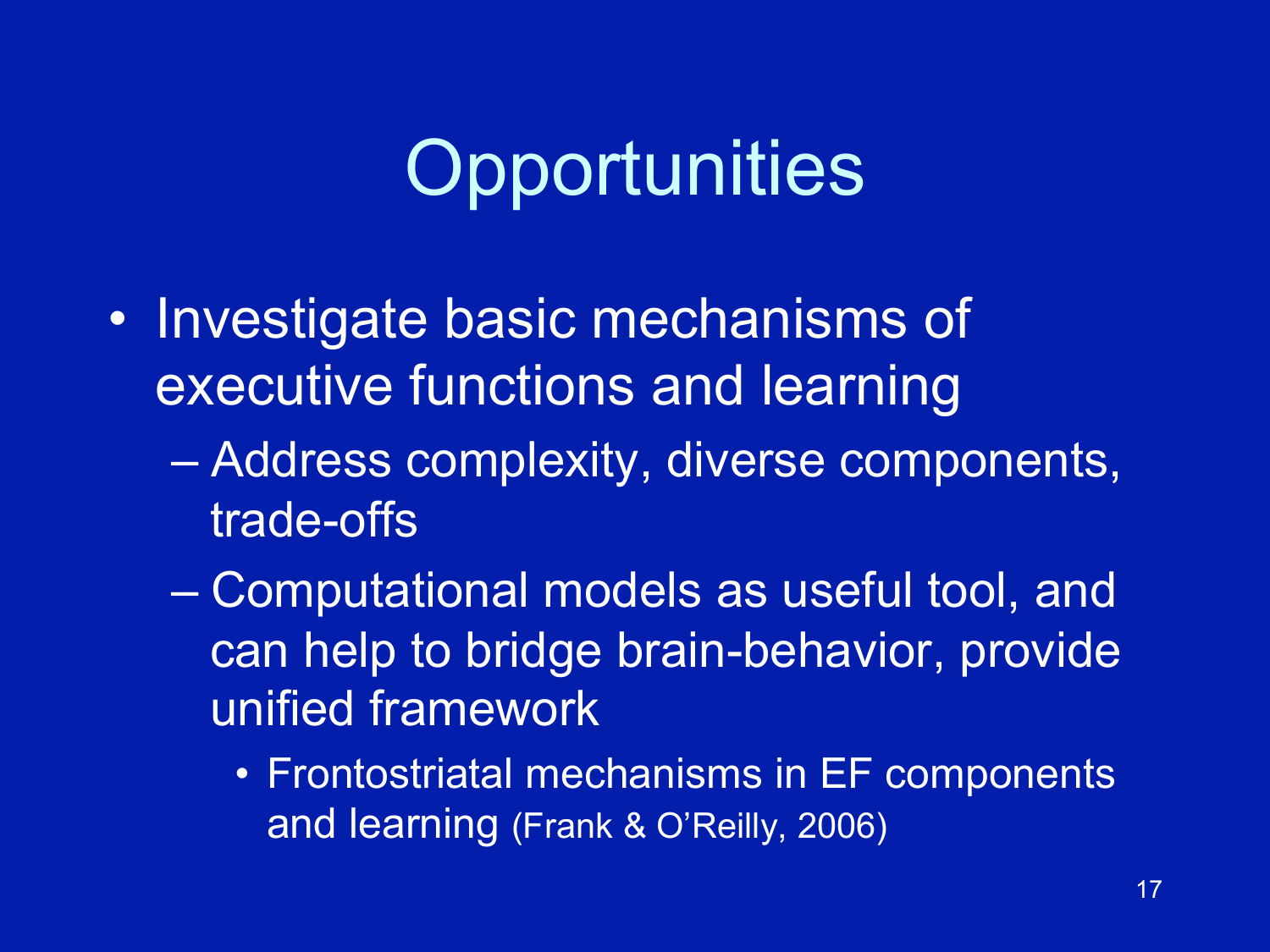## **Opportunities**

- Systematic and theory-driven tests of effects of experience
	- On diverse EF components (e.g., shifting, updating, Common EF)
		- And non-EF processes
	- Which aspects of EF help/hurt learning, which aspects of learning, at what time points/scales
	- Build on well-specified theories and models